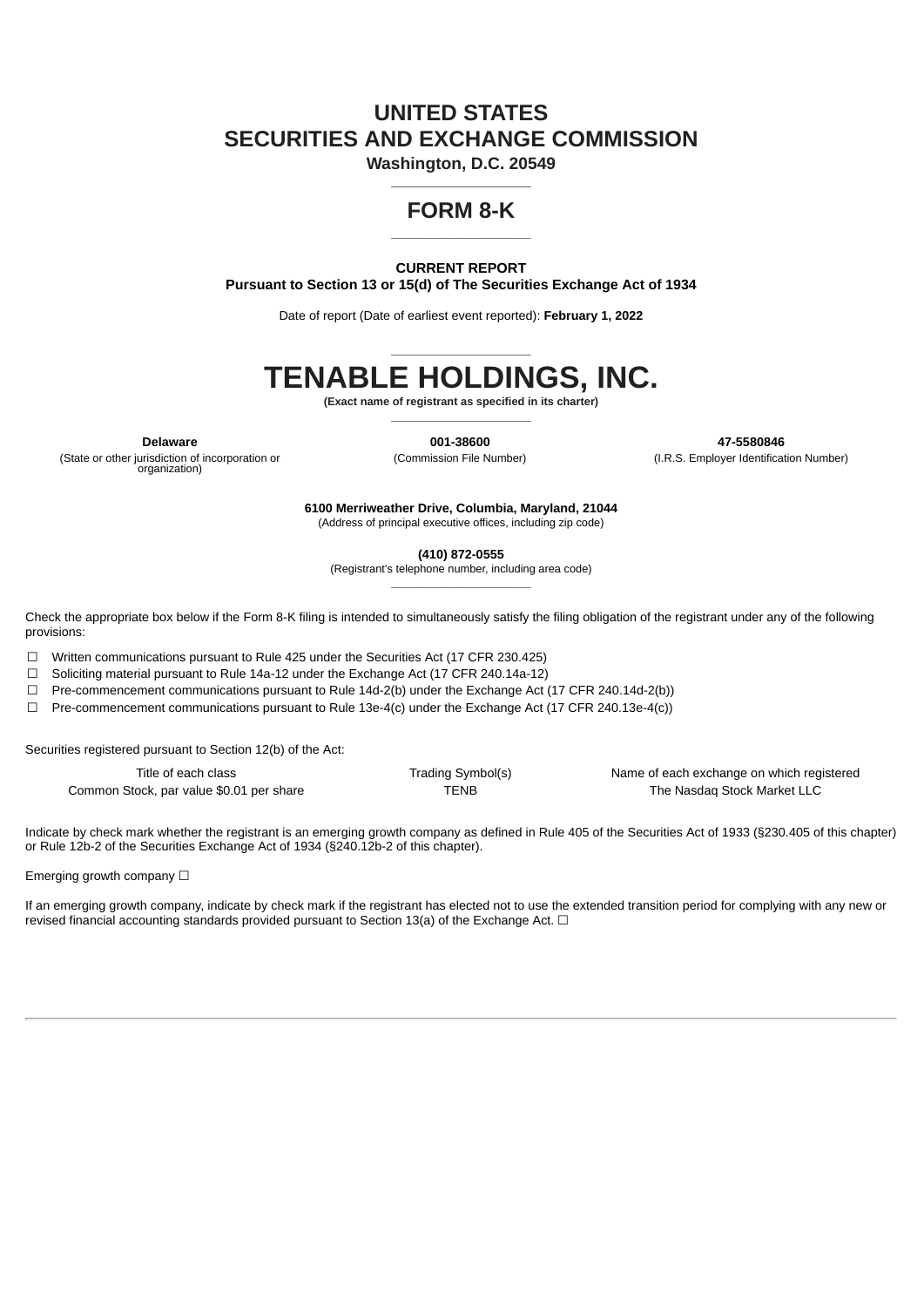### **Item 2.02 Results of Operations and Financial Condition.**

On February 1, 2022, Tenable Holdings, Inc. (the "Company") reported financial results for the quarter and full year ended December 31, 2021. A copy of the press release is furnished as Exhibit 99.1 to this report and incorporated by reference.

The information in this Item 2.02 of this Current Report on 8-K (including Exhibit 99.1) is furnished and shall not be deemed "filed" for purposes of Section 18 of the Securities Exchange Act of 1934, as amended, or subject to the liabilities of that section or Sections 11 and 12(a)(2) of the Securities Act of 1933, as amended. The information shall not be deemed incorporated by reference into any other filing with the Securities and Exchange Commission made by the Company, whether made before or after today's date, regardless of any general incorporation language in such filing, except as shall be expressly set forth by specific references in such filing.

## **Item 9.01 Financial Statements and Exhibits.**

#### (d) Exhibits

| <b>Exhibit Number</b> | <b>Description</b>                                                                      |
|-----------------------|-----------------------------------------------------------------------------------------|
| 99.1                  | Press release — "Tenable Announces Fourth Quarter and Full Year 2021 Financial Results" |
| 101.SCH               | Inline XBRL Taxonomy Extension Schema Document.                                         |
| 101.LAB               | Inline XBRL Taxonomy Extension Label Linkbase Document.                                 |
| 101.PRE               | Inline XBRL Taxonomy Extension Presentation Linkbase Document.                          |
| 104                   | The cover page from Tenable's 8-K filed on February 1, 2022, formatted in Inline XBRL.  |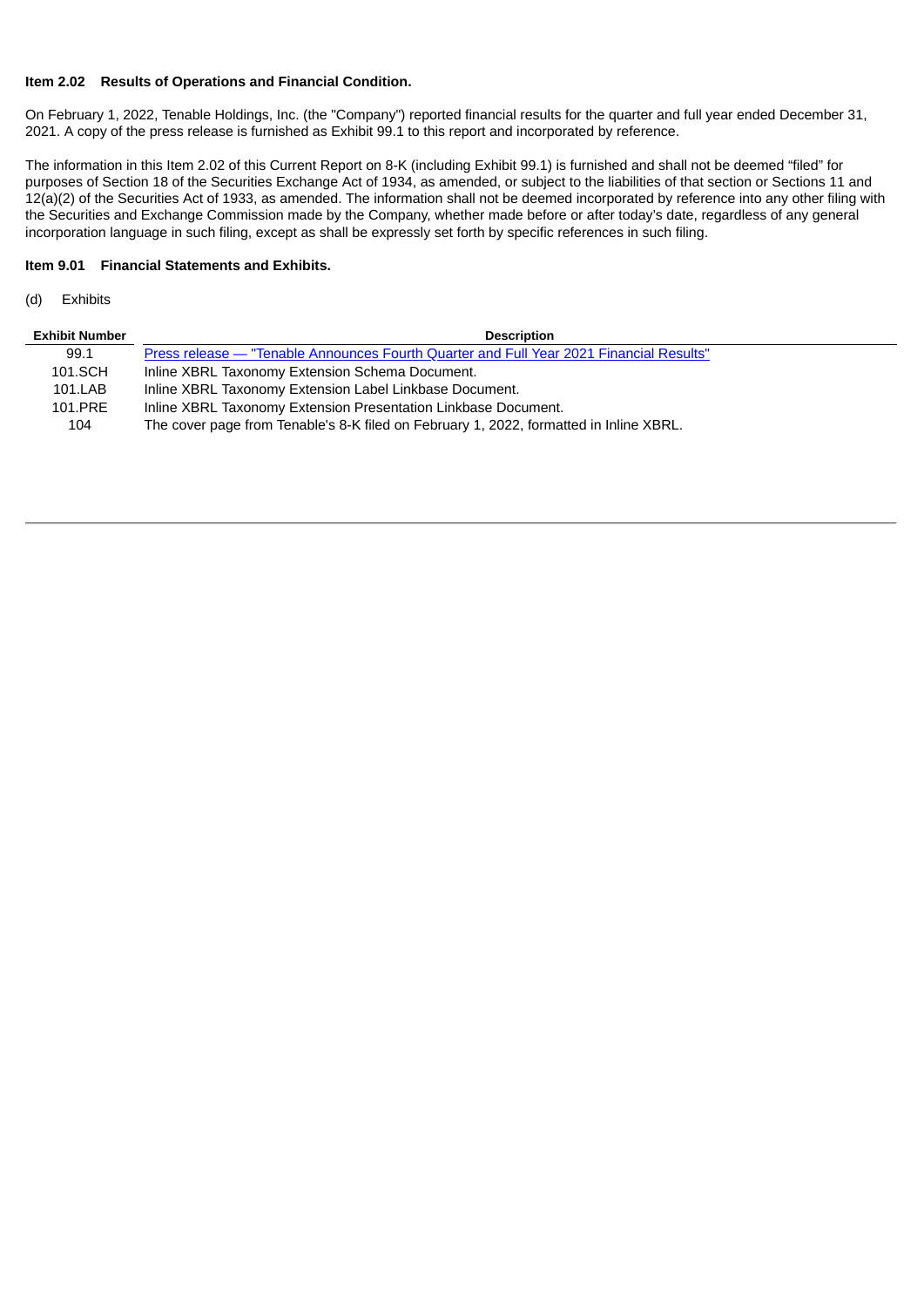## **SIGNATURES**

Pursuant to the requirements of the Securities Exchange Act of 1934, the Registrant has duly caused this report to be signed on its behalf by the undersigned thereunto duly authorized.

## **TENABLE HOLDINGS, INC.**

Date: February 1, 2022 **By: /s/ Stephen A. Riddick** 

Stephen A. Riddick *General Counsel and Corporate Secretary*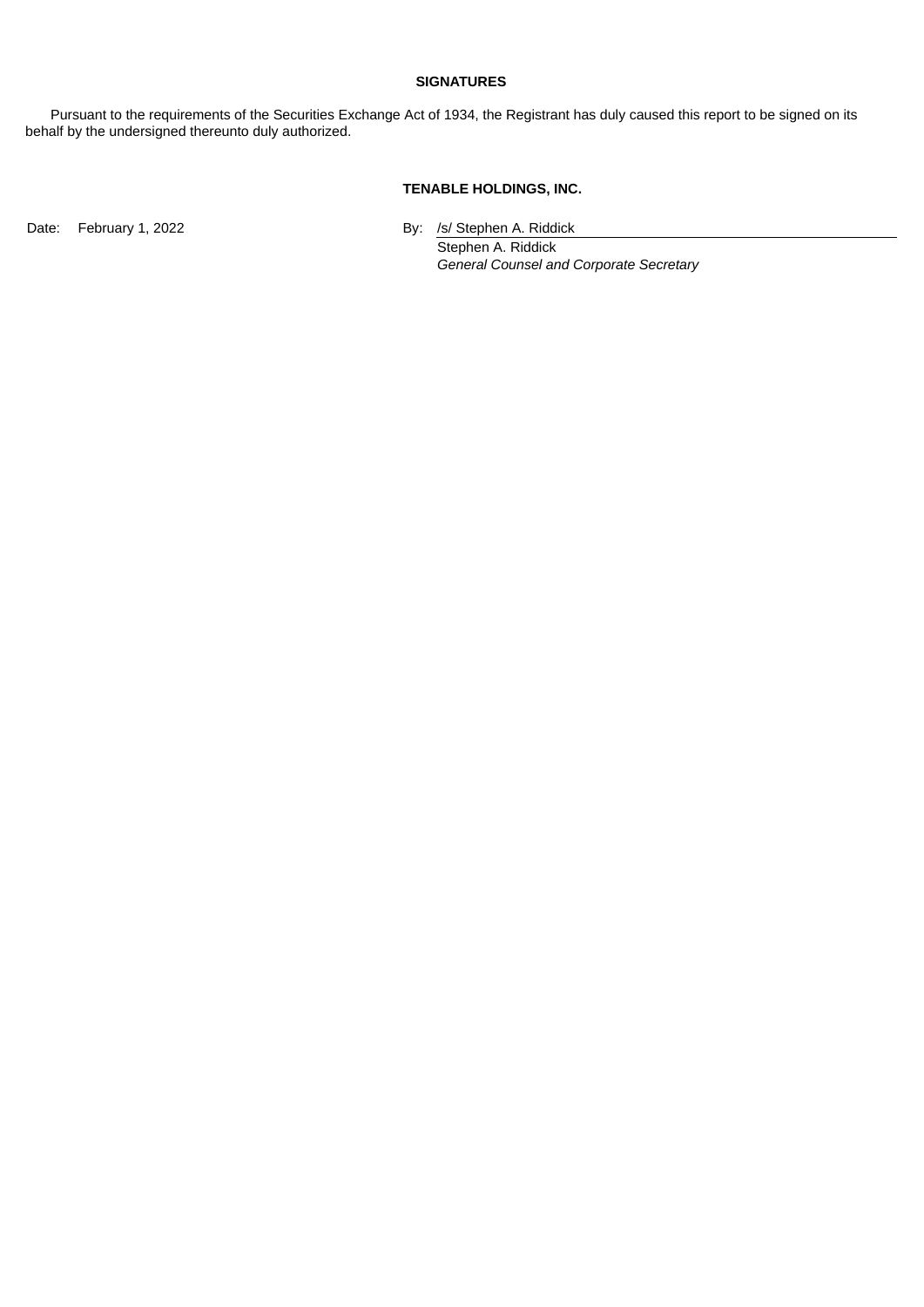## <span id="page-3-0"></span>**Tenable Announces Fourth Quarter and Full Year 2021 Financial Results**

- Added 562 new enterprise platform customers and 100 net new six-figure enterprise platform customers in the fourth quarter.
- Fourth quarter revenue of \$149.0 million, up 26% year-over-year; Full year revenue of \$541.1 million, up 23% year-over-year.
- Fourth quarter calculated current billings of \$194.0 million, up 29% year-over year; Full year calculated current billings of \$617.2 million, up 25% year-over-year.
- Full year net cash provided by operating activities of \$96.8 million; Unlevered free cash flow of \$95.2 million.

COLUMBIA, Maryland, February 1, 2022 — Tenable Holdings, Inc. ("Tenable") (Nasdaq: TENB), the Cyber Exposure company, today announced financial results for the quarter and year ended December 31, 2021.

"Q4 capped a tremendous year for Tenable, and included accelerated year-over-year CCB growth of 29%," said Amit Yoran, chairman and chief executive officer of Tenable. "In 2021, we dramatically expanded the types of connected assets that we assess to enable our customers to more fully measure and manage cyber risk, leveraging our unified platform, in the midst of escalating threats and cloud transformation."

## **Fourth Quarter 2021 Financial Highlights**

- Revenue was \$149.0 million, a 26% increase year-over-year.
- Calculated current billings was \$194.0 million, a 29% increase year-over-year.
- GAAP loss from operations was \$12.9 million, compared to a loss of \$0.7 million in the fourth quarter of 2020.
- Non-GAAP income from operations was \$11.9 million, compared to \$15.4 million in the fourth quarter of 2020.
- GAAP net loss was \$11.0 million, compared to a loss of \$1.9 million in the fourth quarter of 2020.
- GAAP net loss per share was \$0.10, compared to a loss per share of \$0.02 in the fourth quarter of 2020.
- Non-GAAP net income was \$5.9 million, compared to \$14.4 million in the fourth quarter of 2020.
- Non-GAAP diluted earnings per share was \$0.05, compared to \$0.13 in the fourth quarter of 2020.
- Net cash provided by operating activities was \$22.0 million, compared to \$17.9 million in the fourth quarter of 2020.
- Unlevered free cash flow was \$22.4 million, compared to \$16.8 million in the fourth quarter of 2020.

## **Full Year 2021 Financial Highlights**

- Revenue was \$541.1 million, a 23% increase year-over-year.
- Calculated current billings was \$617.2 million, a 25% increase year-over-year.
- GAAP loss from operations was \$41.8 million, compared to a loss of \$36.4 million in 2020.
- Non-GAAP income from operations was \$51.0 million, compared to \$25.8 million in 2020.
- GAAP net loss was \$46.7 million, compared to a loss of \$42.7 million in 2020.
- GAAP net loss per share was \$0.44, compared to a loss per share of \$0.42 in 2020.
- Non-GAAP net income was \$38.9 million, compared to \$20.8 million in 2020.
- Non-GAAP diluted earnings per share was \$0.34, compared to \$0.19 in 2020.
- Cash and cash equivalents and short-term investments were \$512.3 million at December 31, 2021, which included \$365.7 million of net proceeds from our credit facility, compared to \$291.8 million at December 31, 2020.
- Net cash provided by operating activities was \$96.8 million, compared to \$64.2 million in 2020.
- Unlevered free cash flow was \$95.2 million, compared to \$44.3 million in 2020.

#### **Fourth Quarter 2021 and Recent Business Highlights**

• Added 562 new enterprise platform customers and 100 net new six-figure customers.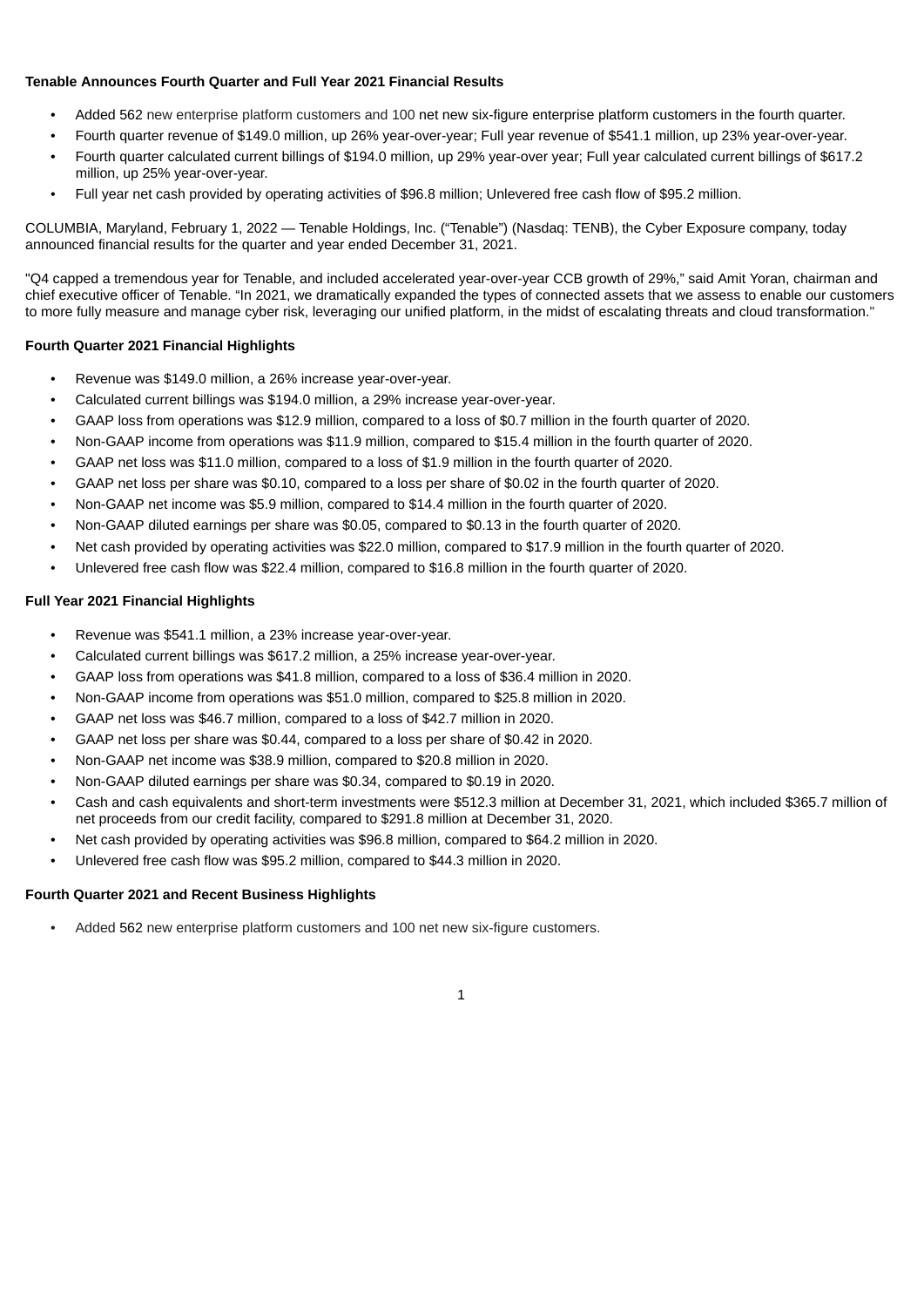- Agreed to acquire Cymptom, a platform that proactively measures, maps and prioritizes all probable attack paths, enabling security teams to preemptively focus response ahead of and during breaches. The acquisition is expected to close in the first quarter of 2022.
- Launched Tenable.cs to help organizations protect the full cloud-native stack and are expanding that to include Container Security, Frictionless and Nessus Assessment for cloud workloads, Infrastructure as Code, Kubernetes Security, and Cloud Security Posture Management.
- Added Tenable.ot™ to the Continuous Diagnostics and Mitigation (CDM) Program Approved Product List, allowing federal agencies and departments to purchase Tenable.ot through the CDM Program.
- Named a Leader in Forrester's report, "The Forrester Wave™: Industrial Control Systems (ICS) Security Solutions, Q4, 2021." As one of only three leaders, Tenable received the highest possible scores (5.0) in seven criteria, including ICS Protocol Support, Vulnerability Risk Management for Operational Technology, Execution Roadmap, Innovation Roadmap, Planned Enhancements, Commercial Model and Product Security.

#### **Financial Outlook**

For the first quarter of 2022, we currently expect:

- Revenue in the range of \$152.0 million to \$154.0 million.
- Non-GAAP income from operations in the range of \$10.0 million to \$11.0 million.
- Non-GAAP net income in the range of \$5.2 million to \$6.2 million, assuming interest expense of \$3.5 million and a provision for income taxes of \$1.3 million.
- Non-GAAP diluted earnings per share in the range of \$0.04 to \$0.05.
- 117.5 million diluted weighted average shares outstanding.

For the year ending December 31, 2022, we currently expect:

- Calculated current billings in the range of \$750.0 million to \$760.0 million.
- Revenue in the range of \$662.0 million to \$670.0 million.
- Non-GAAP income from operations in the range of \$40.0 million to \$45.0 million.
- Non-GAAP net income in the range of \$18.2 million to \$23.2 million, assuming interest expense of \$14.0 million and a provision for income taxes of \$8.0 million.
- Non-GAAP diluted earnings per share in the range of \$0.15 to \$0.19.
- 119.5 million diluted weighted average shares outstanding.

#### **Conference Call Information**

Tenable will host a conference call today, February 1, 2022, at 4:30 p.m. Eastern Time to discuss its financial results. The conference call can be accessed at 877-407-9716 (U.S.) and 201-493-6779 (international). A live webcast of the event will be available on the Tenable Investor Relations website at https://investors.tenable.com. An archived replay of the live broadcast will be available on the Investor Relations page of the website following the call.

#### **About Tenable**

Tenable® is the Cyber Exposure company. Approximately 40,000 organizations around the globe rely on Tenable to understand and reduce cyber risk. As the creator of Nessus®, Tenable extended its expertise in vulnerabilities to deliver the world's first platform to see and secure any digital asset on any computing platform. Tenable customers include approximately 60 percent of the Fortune 500, approximately 40 percent of the Global 2000, and large government agencies. Learn more at tenable.com.

#### **Contact Information**

**Investor Relations** investors@tenable.com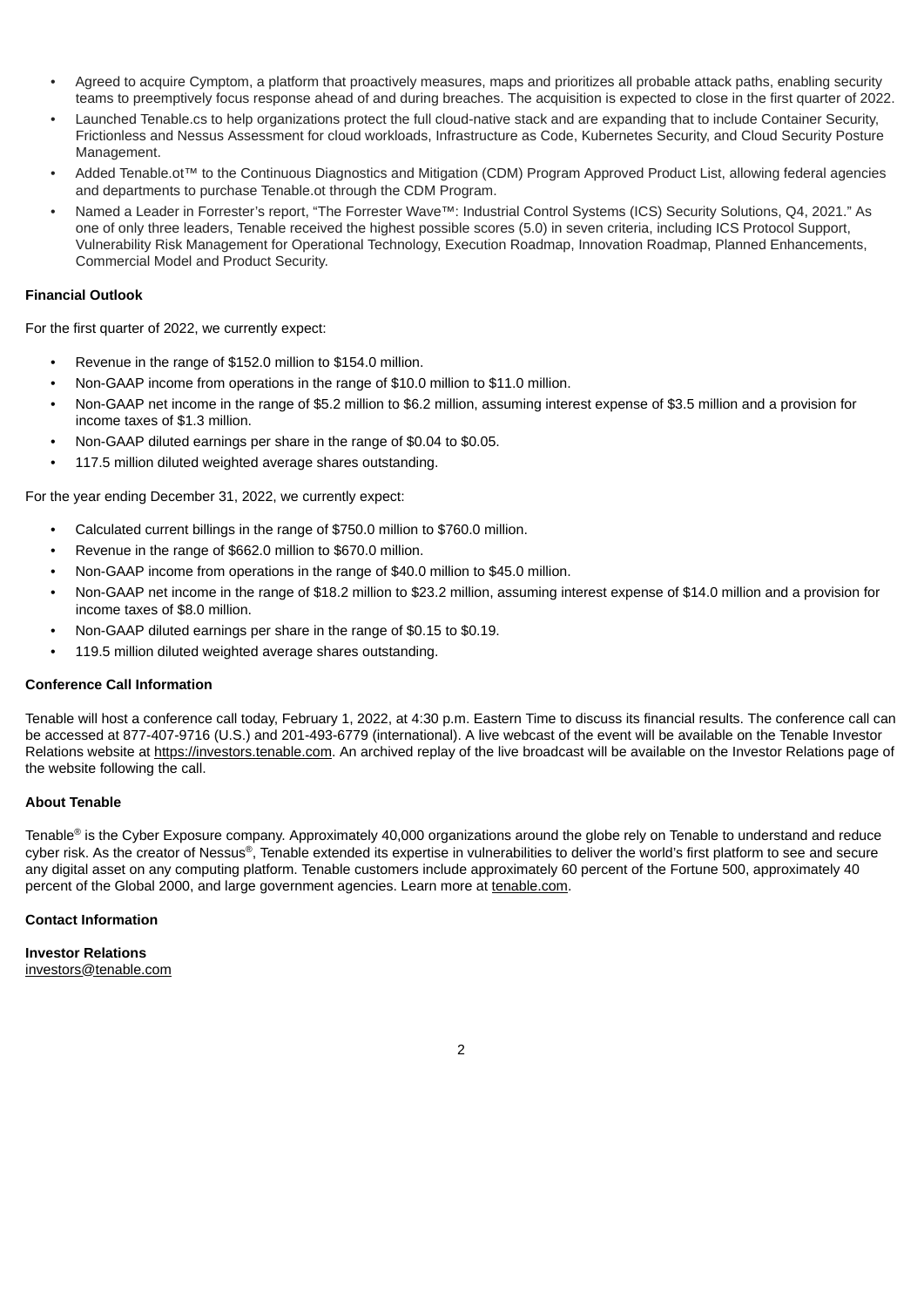## **Media Relations** tenablepr@tenable.com

#### **Forward-Looking Statements**

This press release includes forward-looking statements within the meaning of the "safe harbor" provisions of the Private Securities Litigation Reform Act of 1995. All statements contained in this press release other than statements of historical fact, including statements regarding our future results of operations and financial position, business strategy and plans and objectives for future operations, are forward-looking statements and represent our views as of the date of this press release. The words "anticipate." "believe." "continue." "estimate." "expect." "intend." "may." "will" and similar expressions are intended to identify forward-looking statements. We have based these forward-looking statements on our current expectations and projections about future events and financial trends that we believe may affect our financial condition, results of operations, business strategy, short-term and long-term business operations and objectives and financial needs. These forward-looking statements are subject to a number of assumptions and risks and uncertainties, many of which involve factors or circumstances that are beyond our control that could affect our financial results. These risks and uncertainties are detailed in the sections titled "Risk Factors" and "Management's Discussion and Analysis of Financial Condition and Results of Operations" in our Annual Report on Form 10-K for the year ended December 31, 2020, our Ouarterly Report on Form 10-O for the quarter ended September 30, 2021 and other filings that we make from time to time with the SEC, which are available on the SEC's website at sec.gov. Such risks and uncertainties may be amplified by the COVID-19 pandemic and its potential impact on our business and the global economy. Moreover, we operate in a very competitive and rapidly changing environment. New risks emerge from time to time. It is not possible for our management to predict all risks, nor can we assess the impact of all factors on our business or the extent to which any factor, or combination of factors, may cause actual results to differ materially from those contained in any forward-looking statements we may make. In light of these risks, uncertainties and assumptions, the future events and trends discussed in this press release may not occur and actual results could differ materially and adversely from those anticipated or implied in any forward-looking statements. Except as required by law, we are under no obligation to update these forward-looking statements subsequent to the date of this press release, or to update the reasons if actual results differ *materially from those anticipated in the forward-looking statements.*

## **Non-GAAP Financial Measures and Other Key Metrics**

To supplement our consolidated financial statements, which are prepared and presented in accordance with GAAP, we use certain non-GAAP financial measures, as described below, to understand and evaluate our core operating performance. These non-GAAP financial measures, which may be different than similarly titled measures used by other companies, are presented to enhance the overall understanding of our financial performance and should not be considered a substitute for, or superior to, the financial information prepared and presented in accordance with GAAP.

We believe that these non-GAAP financial measures provide useful information about our financial performance, enhance the overall understanding of our past performance and future prospects and allow for greater transparency with respect to important metrics used by management for financial and operational decision-making. We include these non-GAAP financial measures to present our financial performance using a management view and because we believe that these measures provide an additional comparison of our core financial performance over multiple periods with other companies in our industry.

Reconciliations of non-GAAP financial measures to the most directly comparable GAAP financial measures are included in the financial tables accompanying this press release.

Calculated Current Billings: We define calculated current billings, a non-GAAP financial measure, as total revenue recognized in a period plus the change in current deferred revenue in the corresponding period. We believe that calculated current billings is a key metric to measure our periodic performance. Given that most of our customers pay in advance (including multi-year contracts), but we generally recognize the related revenue ratably over time, we use calculated current billings to measure and monitor our ability to provide our business with the working capital generated by upfront payments from our customers. We believe that calculated current billings, which excludes deferred revenue for periods beyond twelve months in a customer's contractual term, more closely correlates with annual contract value and that the variability in total billings, depending on the timing of large multi-year contracts and the preference for annual billing versus multi-year upfront billing, may distort growth in one period over another.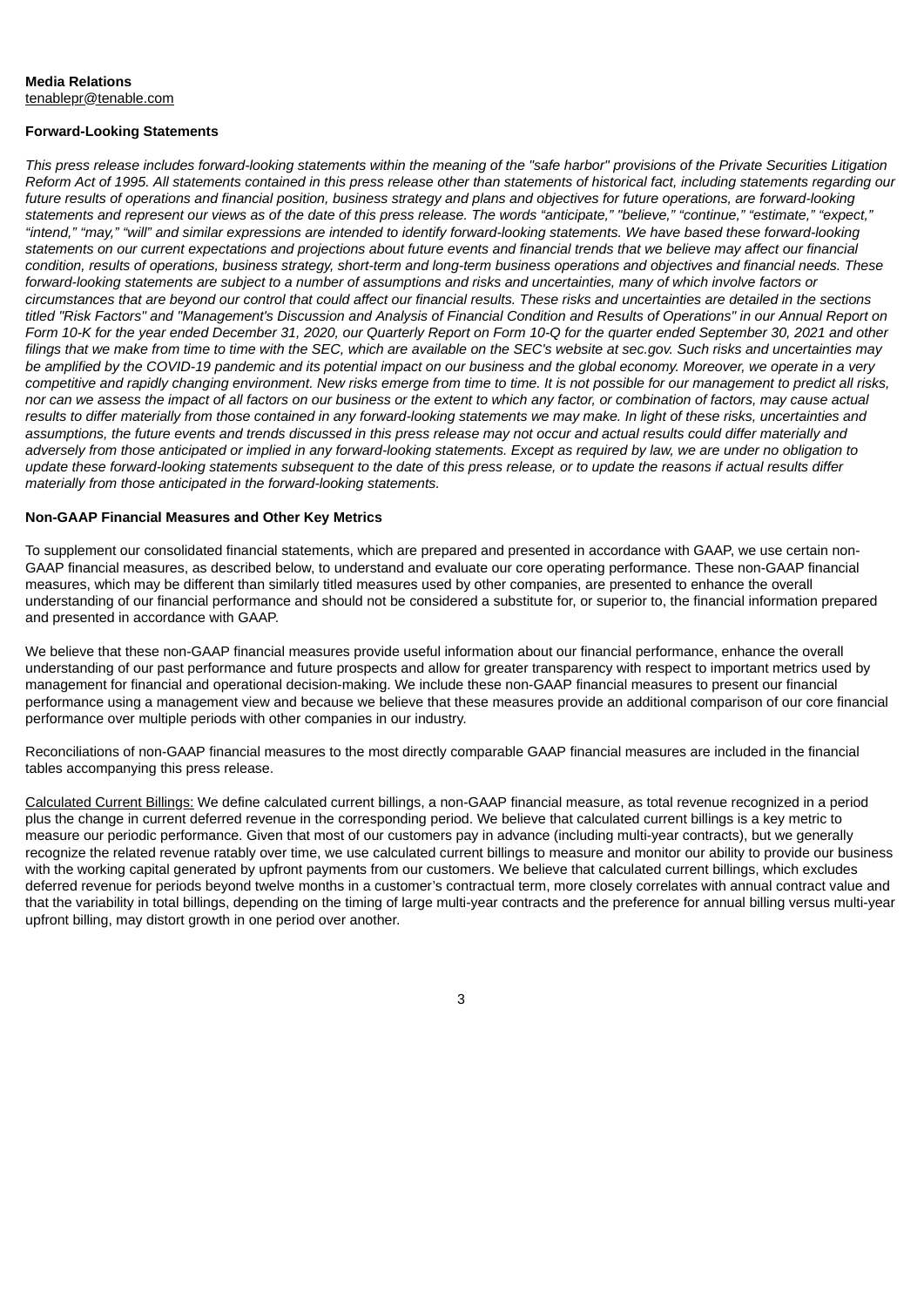Free Cash Flow and Unlevered Free Cash Flow: We define free cash flow, a non-GAAP financial measure, as net cash provided by operating activities less purchases of property and equipment. We believe free cash flow is an important liquidity measure of the cash (if any) that is available, after purchases of property and equipment, for investment in our business and to make acquisitions. We believe that free cash flow is useful as a liquidity measure because it measures our ability to generate or use cash. We define unlevered free cash flow as free cash flow plus cash paid for interest and other financing costs. We believe unlevered free cash flow is useful as a liquidity measure as it measures the cash that is available to invest in our business and meet our current and future financing needs.

Non-GAAP Income from Operations and Non-GAAP Operating Margin: We define these non-GAAP financial measures as their respective GAAP measures, excluding the effect of stock-based compensation, acquisition-related expenses and amortization of acquired intangible assets. Acquisition-related expenses include transaction expenses and costs related to the intercompany transfer of acquired intellectual property.

Non-GAAP Net Income and Non-GAAP Earnings Per Share: We define non-GAAP net income as GAAP net loss, excluding the effect of stock-based compensation, acquisition-related expenses and amortization of acquired intangible assets, including the applicable tax impacts. In addition, we exclude the tax impact of intra-entity asset transfers resulting from the internal restructuring of legal entities as well as deferred income tax benefits recognized in connection with acquisitions. We use non-GAAP net income to calculate non-GAAP earnings per share.

Non-GAAP Gross Profit and Non-GAAP Gross Margin: We define non-GAAP gross profit as GAAP gross profit, excluding the effect of stockbased compensation and amortization of acquired intangible assets. Non-GAAP gross margin is defined as non-GAAP gross profit as a percentage of revenue.

Non-GAAP Sales and Marketing Expense, Non-GAAP Research and Development Expense and Non-GAAP General and Administrative Expense: We define these non-GAAP measures as their respective GAAP measures, excluding stock-based compensation and acquisitionrelated expenses.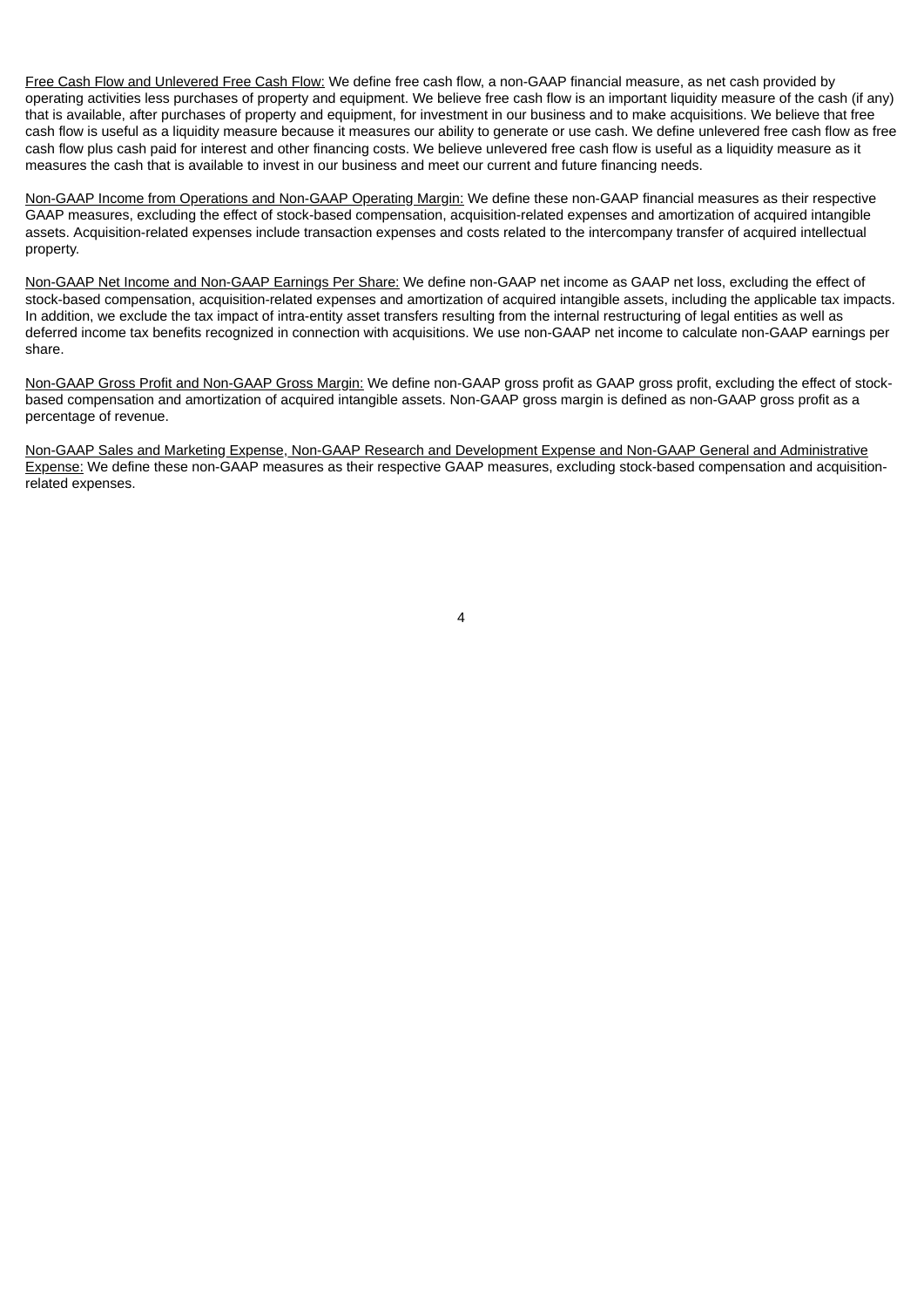## **TENABLE HOLDINGS, INC. CONSOLIDATED STATEMENTS OF OPERATIONS (unaudited)**

|                                                                                  | <b>Three Months Ended</b><br>December 31, |           |                |         |                |            | <b>Year Ended</b><br>December 31, |           |  |  |  |
|----------------------------------------------------------------------------------|-------------------------------------------|-----------|----------------|---------|----------------|------------|-----------------------------------|-----------|--|--|--|
| (in thousands, except per share data)                                            |                                           | 2021      |                | 2020    |                | 2021       |                                   | 2020      |  |  |  |
| Revenue                                                                          | \$                                        | 149,018   | $\mathfrak{L}$ | 118,082 | $\mathfrak{L}$ | 541,130 \$ |                                   | 440,221   |  |  |  |
| Cost of revenue <sup>(1)</sup>                                                   |                                           | 30,836    |                | 20,317  |                | 106,396    |                                   | 77,554    |  |  |  |
| Gross profit                                                                     |                                           | 118,182   |                | 97,765  |                | 434,734    |                                   | 362,667   |  |  |  |
| Operating expenses:                                                              |                                           |           |                |         |                |            |                                   |           |  |  |  |
| Sales and marketing $(1)$                                                        |                                           | 77,485    |                | 55,934  |                | 270,158    |                                   | 224,277   |  |  |  |
| Research and development <sup>(1)</sup>                                          |                                           | 30,718    |                | 24,418  |                | 116,432    |                                   | 101,687   |  |  |  |
| General and administrative <sup>(1)</sup>                                        |                                           | 22,846    |                | 18,144  |                | 89,912     |                                   | 73,136    |  |  |  |
| Total operating expenses                                                         |                                           | 131,049   |                | 98,496  |                | 476,502    |                                   | 399,100   |  |  |  |
| Loss from operations                                                             |                                           | (12, 867) |                | (731)   |                | (41, 768)  |                                   | (36, 433) |  |  |  |
| Interest (expense) income, net                                                   |                                           | (3, 347)  |                | 67      |                | (6,896)    |                                   | 1,244     |  |  |  |
| Other expense, net                                                               |                                           | (605)     |                | (66)    |                | (1, 965)   |                                   | (1,885)   |  |  |  |
| Loss before income taxes                                                         |                                           | (16, 819) |                | (730)   |                | (50, 629)  |                                   | (37,074)  |  |  |  |
| (Benefit) provision for income taxes                                             |                                           | (5,774)   |                | 1,206   |                | (3,952)    |                                   | 5,657     |  |  |  |
| Net loss                                                                         | \$                                        | (11,045)  | \$             | (1,936) | \$             | (46,677)   | \$                                | (42, 731) |  |  |  |
|                                                                                  |                                           |           |                |         |                |            |                                   |           |  |  |  |
| Net loss per share, basic and diluted                                            | \$                                        | (0.10)    | \$             | (0.02)  | \$             | (0.44)     | \$                                | (0.42)    |  |  |  |
| Weighted-average shares used to compute net loss per share,<br>basic and diluted |                                           | 108,235   |                | 103,203 |                | 106,387    |                                   | 101,009   |  |  |  |

 $(1)$  Includes stock-based compensation as follows:

 $\frac{1}{2}$ 

|                                | <b>Three Months Ended</b><br>December 31. |        |      |        | <b>Year Ended</b><br>December 31. |            |     |        |
|--------------------------------|-------------------------------------------|--------|------|--------|-----------------------------------|------------|-----|--------|
|                                |                                           | 2021   |      | 2020   |                                   | 2021       |     | 2020   |
| Cost of revenue                | \$                                        | 1,110  | - SS | 755    | -\$                               | $4.446$ \$ |     | 3,158  |
| Sales and marketing            |                                           | 7.908  |      | 5.165  |                                   | 29.410     |     | 19,842 |
| Research and development       |                                           | 5.674  |      | 4.000  |                                   | 20.593     |     | 14,794 |
| General and administrative     |                                           | 6.380  |      | 5.652  |                                   | 24.956     |     | 21.779 |
| Total stock-based compensation |                                           | 21,072 | \$.  | 15,572 | \$.                               | 79,405     | \$. | 59,573 |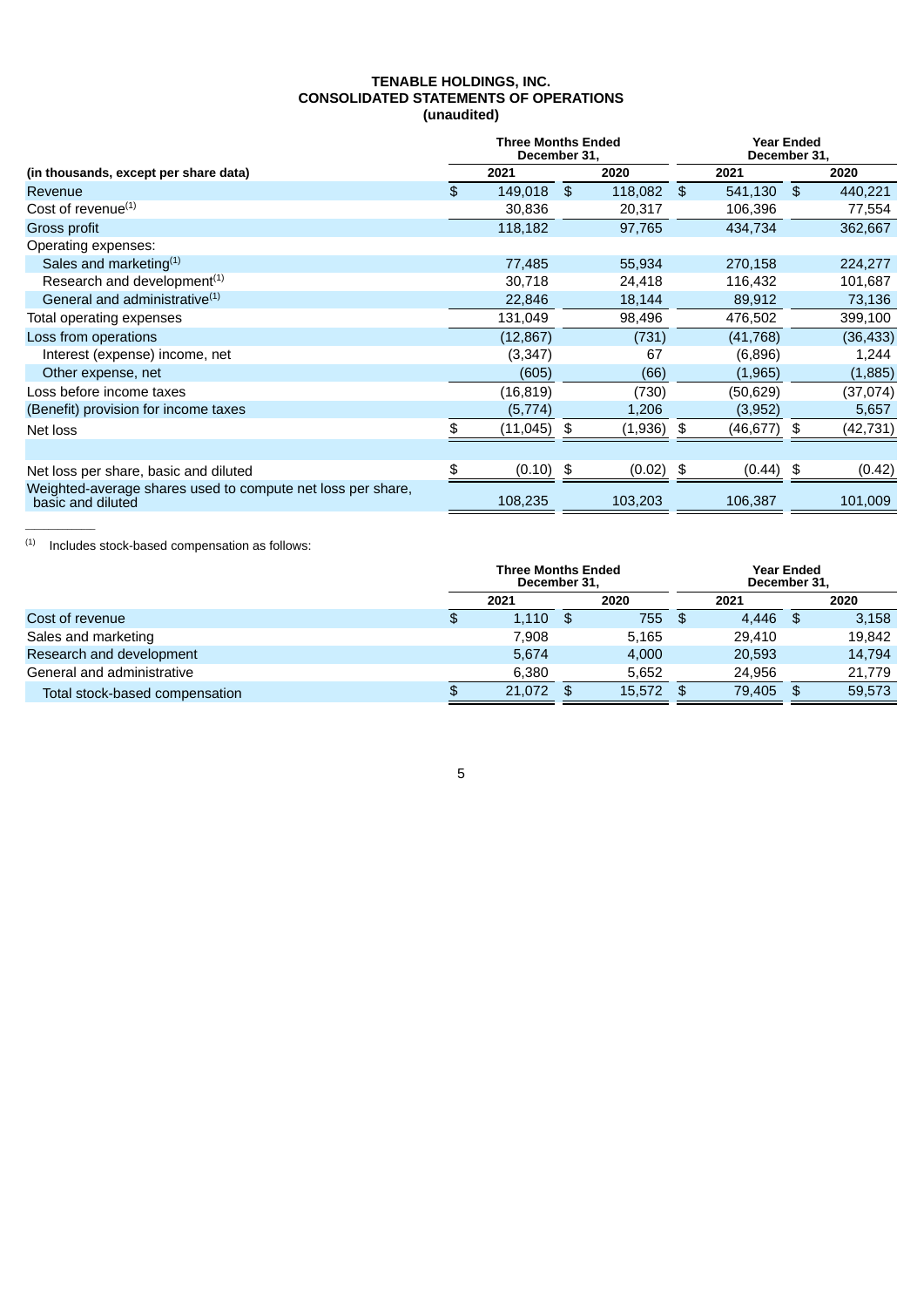## **TENABLE HOLDINGS, INC. CONSOLIDATED BALANCE SHEETS (unaudited)**

|                                                                                                                                                               |                      |            | December 31,  |            |  |
|---------------------------------------------------------------------------------------------------------------------------------------------------------------|----------------------|------------|---------------|------------|--|
| (in thousands, except per share data)                                                                                                                         |                      | 2021       |               | 2020       |  |
| <b>Assets</b>                                                                                                                                                 |                      |            |               |            |  |
| Current assets:                                                                                                                                               |                      |            |               |            |  |
| Cash and cash equivalents                                                                                                                                     | $\frac{1}{2}$        | 278,000 \$ |               | 178,223    |  |
| Short-term investments                                                                                                                                        |                      | 234.292    |               | 113,623    |  |
| Accounts receivable (net of allowance for doubtful accounts of \$524 and \$261 at December 31, 2021<br>and 2020, respectively)                                |                      | 136,601    |               | 115,342    |  |
| Deferred commissions                                                                                                                                          |                      | 40,311     |               | 32,143     |  |
| Prepaid expenses and other current assets                                                                                                                     |                      | 60,234     |               | 44,462     |  |
| <b>Total current assets</b>                                                                                                                                   |                      | 749,438    |               | 483,793    |  |
| Property and equipment, net                                                                                                                                   |                      | 36,833     |               | 38,920     |  |
| Deferred commissions (net of current portion)                                                                                                                 |                      | 59,638     |               | 46,733     |  |
| Operating lease right-of-use assets                                                                                                                           |                      | 38,530     |               | 39,426     |  |
| Acquired intangible assets, net                                                                                                                               |                      | 71,536     |               | 13,193     |  |
| Goodwill                                                                                                                                                      |                      | 261,614    |               | 54,414     |  |
| Other assets                                                                                                                                                  |                      | 31,230     |               | 14,110     |  |
| <b>Total assets</b>                                                                                                                                           | $\pmb{\mathfrak{s}}$ | 1,248,819  | $\frac{4}{5}$ | 690,589    |  |
|                                                                                                                                                               |                      |            |               |            |  |
| <b>Liabilities and Stockholders' Equity</b>                                                                                                                   |                      |            |               |            |  |
| <b>Current liabilities:</b>                                                                                                                                   |                      |            |               |            |  |
| Accounts payable and accrued expenses                                                                                                                         | $\frac{1}{2}$        | 16,254     | \$            | 5,731      |  |
| Accrued compensation                                                                                                                                          |                      | 54,051     |               | 35,509     |  |
| Deferred revenue                                                                                                                                              |                      | 407,498    |               | 328,819    |  |
| Operating lease liabilities                                                                                                                                   |                      | 2,320      |               | 3.815      |  |
| Other current liabilities                                                                                                                                     |                      | 3,759      |               | 1,028      |  |
| <b>Total current liabilities</b>                                                                                                                              |                      | 483,882    |               | 374,902    |  |
| Deferred revenue (net of current portion)                                                                                                                     |                      | 123,387    |               | 105,691    |  |
| Term loan, net of issuance costs (net of current portion)                                                                                                     |                      | 364,728    |               |            |  |
| Operating lease liabilities (net of current portion)                                                                                                          |                      | 55,046     |               | 54,529     |  |
| Other liabilities                                                                                                                                             |                      | 6,463      |               | 4,802      |  |
| <b>Total liabilities</b>                                                                                                                                      |                      | 1,033,506  |               | 539,924    |  |
| Stockholders' equity:                                                                                                                                         |                      |            |               |            |  |
| Common stock (par value: \$0.01; 500,000 shares authorized, 108,929 and 103,715 shares issued<br>and outstanding at December 31, 2021 and 2020, respectively) |                      | 1,089      |               | 1,037      |  |
| Additional paid-in capital                                                                                                                                    |                      | 869,059    |               | 757,470    |  |
| Accumulated other comprehensive (loss) income                                                                                                                 |                      | (306)      |               | 10         |  |
| Accumulated deficit                                                                                                                                           |                      | (654, 529) |               | (607, 852) |  |
| Total stockholders' equity                                                                                                                                    |                      | 215,313    |               | 150,665    |  |
| Total liabilities and stockholders' equity                                                                                                                    | \$                   | 1,248,819  | \$            | 690.589    |  |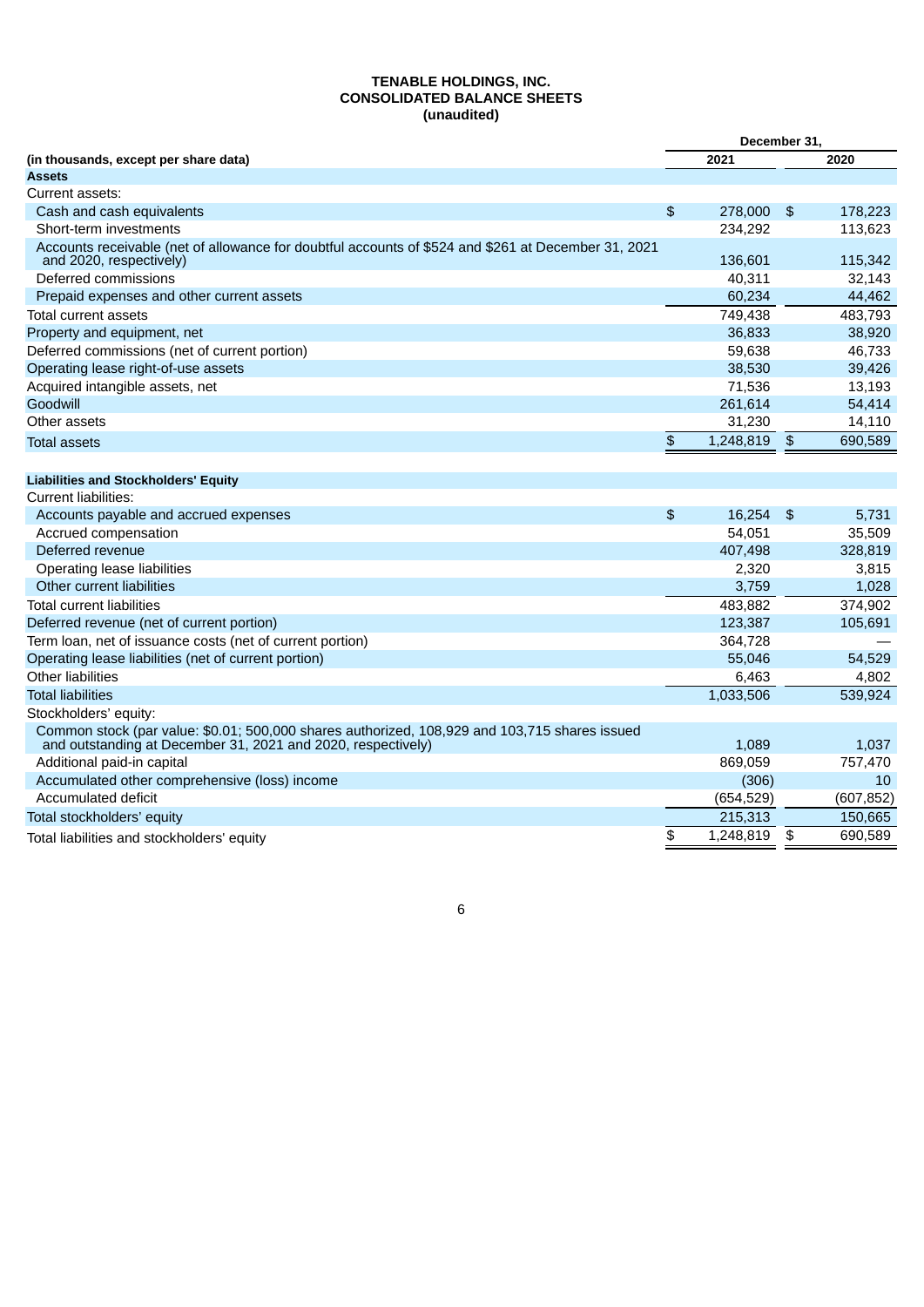#### **TENABLE HOLDINGS, INC. CONSOLIDATED STATEMENTS OF CASH FLOWS (unaudited)**

|                                                                                  | Year Ended December 31, |               |  |  |  |  |  |  |
|----------------------------------------------------------------------------------|-------------------------|---------------|--|--|--|--|--|--|
| (in thousands)                                                                   | 2021                    | 2020          |  |  |  |  |  |  |
| Cash flows from operating activities:                                            |                         |               |  |  |  |  |  |  |
| Net loss                                                                         | \$<br>$(46, 677)$ \$    | (42, 731)     |  |  |  |  |  |  |
| Adjustments to reconcile net loss to net cash provided by operating activities:  |                         |               |  |  |  |  |  |  |
| Deferred income taxes                                                            | (10, 468)               | 161           |  |  |  |  |  |  |
| Depreciation and amortization                                                    | 16,170                  | 10,633        |  |  |  |  |  |  |
| Stock-based compensation                                                         | 79,405                  | 59,573        |  |  |  |  |  |  |
| Other                                                                            | 3,915                   | 1,071         |  |  |  |  |  |  |
| Changes in operating assets and liabilities:                                     |                         |               |  |  |  |  |  |  |
| Accounts receivable                                                              | (17, 228)               | (20, 012)     |  |  |  |  |  |  |
| Prepaid expenses and other assets                                                | (46, 207)               | (19, 372)     |  |  |  |  |  |  |
| Accounts payable, accrued expenses and accrued compensation                      | 24,330                  | (5, 282)      |  |  |  |  |  |  |
| Deferred revenue                                                                 | 92,486                  | 71,383        |  |  |  |  |  |  |
| Other current and noncurrent liabilities                                         | 1,039                   | 8,808         |  |  |  |  |  |  |
| Net cash provided by operating activities                                        | 96,765                  | 64,232        |  |  |  |  |  |  |
|                                                                                  |                         |               |  |  |  |  |  |  |
| Cash flows from investing activities:                                            |                         |               |  |  |  |  |  |  |
| Purchases of property and equipment                                              | (6, 561)                | (20, 277)     |  |  |  |  |  |  |
| Purchases of short-term investments                                              | (282, 438)              | (184, 516)    |  |  |  |  |  |  |
| Sales and maturities of short-term investments                                   | 160,874                 | 209,148       |  |  |  |  |  |  |
| Purchase of other investments                                                    | (5,000)                 |               |  |  |  |  |  |  |
| Business combinations, net of cash acquired                                      | (258, 465)              | (276)         |  |  |  |  |  |  |
| Net cash (used in) provided by investing activities                              | (391, 590)              | 4,079         |  |  |  |  |  |  |
| Cash flows from financing activities:                                            |                         |               |  |  |  |  |  |  |
| Proceeds from term loan                                                          | 375,000                 |               |  |  |  |  |  |  |
| Credit facility issuance costs                                                   | (9, 348)                | (333)         |  |  |  |  |  |  |
| Proceeds from loan agreement                                                     |                         | 2,000         |  |  |  |  |  |  |
| Proceeds from stock issued in connection with the employee stock purchase plan   | 13,736                  | 13,040        |  |  |  |  |  |  |
| Proceeds from the exercise of stock options                                      | 18,268                  | 21,709        |  |  |  |  |  |  |
| Other financing activities                                                       | (10)                    | (13)          |  |  |  |  |  |  |
| Net cash provided by financing activities                                        | 397,646                 | 36,403        |  |  |  |  |  |  |
| Effect of exchange rate changes on cash and cash equivalents and restricted cash | (3,013)                 | (916)         |  |  |  |  |  |  |
| Net increase in cash and cash equivalents and restricted cash                    | 99,808                  | 103,798       |  |  |  |  |  |  |
| Cash and cash equivalents and restricted cash at beginning of year               | 178,463                 | 74,665        |  |  |  |  |  |  |
| Cash and cash equivalents and restricted cash at end of year                     | \$<br>278,271           | \$<br>178,463 |  |  |  |  |  |  |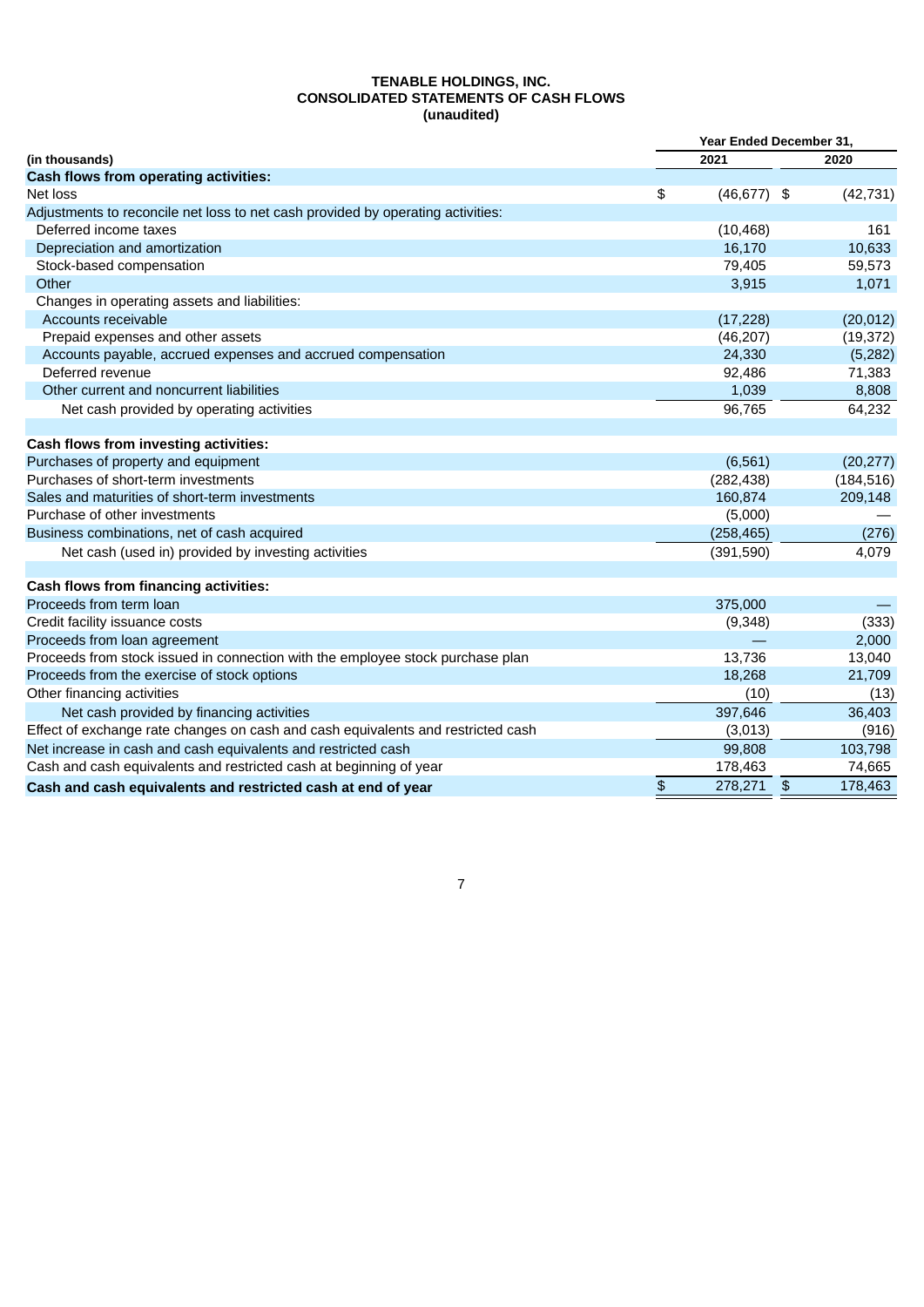#### **TENABLE HOLDINGS, INC. REVENUE COMPONENTS AND RECONCILIATION OF GAAP TO NON-GAAP FINANCIAL MEASURES (unaudited)**

| Revenue                                   | <b>Three Months Ended</b><br>December 31, |      |         |      | <b>Year Ended</b><br>December 31. |  |         |  |
|-------------------------------------------|-------------------------------------------|------|---------|------|-----------------------------------|--|---------|--|
| (in thousands)                            | 2021                                      |      | 2020    | 2021 |                                   |  | 2020    |  |
| Subscription revenue                      | 132.298                                   | - \$ | 102.162 |      | 476.023                           |  | 377,354 |  |
| Perpetual license and maintenance revenue | 12.612                                    |      | 12.548  |      | 50.333                            |  | 50.594  |  |
| Professional services and other revenue   | 4.108                                     |      | 3.372   |      | 14.774                            |  | 12,273  |  |
| Revenue <sup>(1)</sup>                    | 149.018                                   | - \$ | 118.082 |      | 541.130                           |  | 440.221 |  |

 $<sup>(1)</sup>$  Recurring revenue, which includes revenue from subscription arrangements for software and cloud-based solutions and maintenance associated with</sup> perpetual licenses, represented 95% of revenue in the three months and year ended December 31, 2021 and 94% of revenue in the three months and year ended December 31, 2020.

| <b>Calculated Current Billings</b>                    | <b>Three Months Ended</b><br>December 31. |           |  |           | <b>Year Ended</b><br>December 31. |           |  |            |
|-------------------------------------------------------|-------------------------------------------|-----------|--|-----------|-----------------------------------|-----------|--|------------|
| (in thousands)                                        |                                           | 2021      |  | 2020      |                                   | 2021      |  | 2020       |
| Revenue                                               |                                           | 149.018   |  | 118,082   |                                   | 541.130   |  | 440.221    |
| Deferred revenue (current), end of period             |                                           | 407.498   |  | 328,819   |                                   | 407.498   |  | 328.819    |
| Deferred revenue (current), beginning of period $(1)$ |                                           | (362.496) |  | (296.360) |                                   | (331.462) |  | (274, 348) |
| Calculated current billings                           |                                           | 194.020   |  | 150.541   |                                   | 617.166   |  | 494.692    |

 $<sup>(1)</sup>$  Deferred revenue (current), beginning of period for the three months and year ended December 31, 2021 includes \$0.2 million and \$2.6 million,</sup> respectively, related to acquired deferred revenue at the acquisition date, which is not included in deferred revenue (current) at September 30, 2021 and December 31, 2020, respectively.

| Free Cash Flow and Unlevered Free Cash Flow      | <b>Three Months Ended</b><br>December 31. |         |  |         |     | <b>Year Ended</b><br>December 31. |     |           |  |
|--------------------------------------------------|-------------------------------------------|---------|--|---------|-----|-----------------------------------|-----|-----------|--|
| (in thousands)                                   |                                           | 2021    |  | 2020    |     | 2021                              |     | 2020      |  |
| Net cash provided by operating activities        | £.                                        | 21.972  |  | 17.934  | \$. | 96.765                            | -SG | 64.232    |  |
| Purchases of property and equipment              |                                           | (2,792) |  | (1,204) |     | (6, 561)                          |     | (20, 277) |  |
| Free cash flow $(1)$                             |                                           | 19.180  |  | 16.730  |     | 90.204                            |     | 43.955    |  |
| Cash paid for interest and other financing costs |                                           | 3.214   |  | 81      |     | 4.978                             |     | 335       |  |
| Unlevered free cash flow $(1)$                   |                                           | 22,394  |  | 16.811  | £.  | 95.182                            |     | 44.290    |  |

 Free cash flow and unlevered free cash flow for the periods presented were impacted by: (1)

 $\frac{1}{2}$  ,  $\frac{1}{2}$  ,  $\frac{1}{2}$  ,  $\frac{1}{2}$  ,  $\frac{1}{2}$  ,  $\frac{1}{2}$ 

|                                                  |      | <b>Three Months Ended</b><br>December 31. |       | <b>Year Ended</b><br>December 31. |            |  |        |  |
|--------------------------------------------------|------|-------------------------------------------|-------|-----------------------------------|------------|--|--------|--|
| (in millions)                                    | 2021 |                                           | 2020  |                                   | 2021       |  | 2020   |  |
| Employee stock purchase plan activity            | ъ    | 4.4                                       | 3.6   |                                   | $(0.3)$ \$ |  | 0.9    |  |
| Acquisition-related expenses                     |      | (2.9)                                     |       |                                   | (6.5)      |  | (0.7)  |  |
| Tax payment on intra-entity asset transfer       |      |                                           |       |                                   | 2.8        |  |        |  |
| Proceeds from lease incentives                   |      |                                           |       |                                   |            |  | 14.2   |  |
| Capital expenditures related to new headquarters |      |                                           | (0.6) |                                   | (0.9)      |  | (17.2) |  |

Free cash flow and unlevered free cash flow for the three months and year ended December 31, 2021 were reduced by approximately \$8 million due to prepayments of software subscription costs, insurance and rent, and were offset by the benefit of approximately \$4 million and \$15 million, respectively, from prepayments of similar items made in 2020. The 2020 prepayments reduced free cash flow and unlevered free cash flow by approximately \$17 million for the three months and year ended December 31, 2020.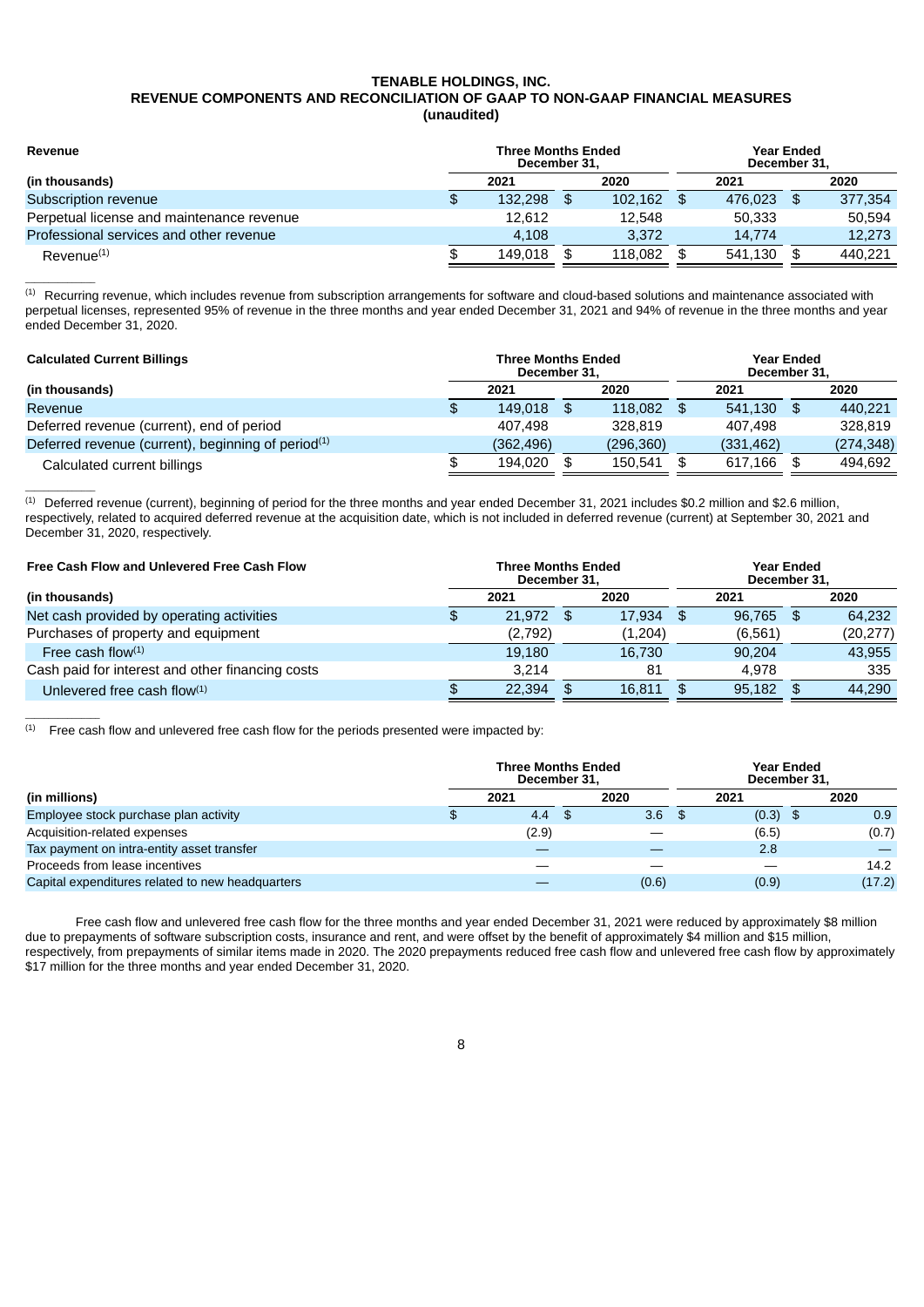| Non-GAAP Income from Operations and Non-GAAP Operating<br>Margin | <b>Three Months Ended</b><br>December 31. |      |         |     |          | Year Ended | December 31. |  |  |  |
|------------------------------------------------------------------|-------------------------------------------|------|---------|-----|----------|------------|--------------|--|--|--|
| (dollars in thousands)                                           | 2021                                      | 2020 |         |     | 2021     |            | 2020         |  |  |  |
| Loss from operations                                             | (12, 867)                                 | \$   | (731)   | \$  | (41,768) | \$         | (36, 433)    |  |  |  |
| Stock-based compensation                                         | 21.072                                    |      | 15,572  |     | 79.405   |            | 59,573       |  |  |  |
| Acquisition-related expenses                                     | 931                                       |      |         |     | 6.901    |            | 339          |  |  |  |
| Amortization of acquired intangible assets                       | 2,743                                     |      | 578     |     | 6.447    |            | 2,314        |  |  |  |
| Non-GAAP income from operations                                  | 11.879                                    | \$   | 15.419  | \$. | 50.985   |            | 25,793       |  |  |  |
| Operating margin                                                 | (9)%                                      |      | $(1)\%$ |     | $(8)\%$  |            | $(8)\%$      |  |  |  |
| Non-GAAP operating margin                                        | 8 %                                       |      | 13 %    |     | $9\%$    |            | 6 %          |  |  |  |

| Non-GAAP Net Income and Non-GAAP Earnings Per Share                             |                | <b>Three Months Ended</b><br>December 31, |              | <b>Year Ended</b><br>December 31, |    |           |  |
|---------------------------------------------------------------------------------|----------------|-------------------------------------------|--------------|-----------------------------------|----|-----------|--|
| (in thousands, except per share data)                                           |                | 2021                                      | 2020         | 2021                              |    | 2020      |  |
| <b>Net loss</b>                                                                 | $\mathfrak{P}$ | $(11,045)$ \$                             | $(1,936)$ \$ | $(46, 677)$ \$                    |    | (42, 731) |  |
| Stock-based compensation                                                        |                | 21.072                                    | 15,572       | 79.405                            |    | 59,573    |  |
| Tax impact of stock-based compensation <sup>(1)</sup>                           |                | 1,116                                     | 167          | 617                               |    | 1.299     |  |
| Acquisition-related expenses <sup>(2)</sup>                                     |                | 931                                       |              | 6,901                             |    | 339       |  |
| Amortization of acquired intangible assets <sup>(3)</sup>                       |                | 2,743                                     | 578          | 6,447                             |    | 2,314     |  |
| Tax impact of acquisitions $(4)$                                                |                | (8, 877)                                  |              | (10, 560)                         |    |           |  |
| Tax impact of intra-entity asset transfer <sup>(5)</sup>                        |                |                                           |              | 2,808                             |    |           |  |
| Non-GAAP net income                                                             | \$             | 5,940                                     | \$<br>14,381 | \$<br>38,941                      | \$ | 20,794    |  |
|                                                                                 |                |                                           |              |                                   |    |           |  |
| Net loss per share, diluted                                                     | \$             | $(0.10)$ \$                               | $(0.02)$ \$  | $(0.44)$ \$                       |    | (0.42)    |  |
| Stock-based compensation                                                        |                | 0.19                                      | 0.15         | 0.75                              |    | 0.59      |  |
| Tax impact of stock-based compensation <sup>(1)</sup>                           |                | 0.01                                      |              | 0.01                              |    | 0.01      |  |
| Acquisition-related expenses <sup>(2)</sup>                                     |                | 0.01                                      |              | 0.06                              |    |           |  |
| Amortization of acquired intangible assets <sup>(3)</sup>                       |                | 0.02                                      | 0.01         | 0.06                              |    | 0.02      |  |
| Tax impact of acquisitions <sup>(4)</sup>                                       |                | (0.08)                                    |              | (0.10)                            |    |           |  |
| Tax impact of intra-entity asset transfer <sup>(5)</sup>                        |                |                                           |              | 0.03                              |    |           |  |
| Adjustment to diluted earnings per share <sup>(6)</sup>                         |                |                                           | (0.01)       | (0.03)                            |    | (0.01)    |  |
| Non-GAAP earnings per share, diluted                                            | \$             | 0.05                                      | \$<br>0.13   | \$<br>0.34                        | \$ | 0.19      |  |
|                                                                                 |                |                                           |              |                                   |    |           |  |
| Weighted-average shares used to compute GAAP net loss per<br>share, diluted     |                | 108,235                                   | 103,203      | 106,387                           |    | 101,009   |  |
|                                                                                 |                |                                           |              |                                   |    |           |  |
| Weighted-average shares used to compute non-GAAP earnings per<br>share, diluted |                | 116,466                                   | 112,691      | 114,825                           |    | 109,962   |  |

 $<sup>(1)</sup>$  The tax impact of stock-based compensation is based on the tax treatment for applicable tax jurisdictions.</sup>

 The tax impact of acquisition-related expenses is not material. (2)

 $\frac{1}{2}$  ,  $\frac{1}{2}$  ,  $\frac{1}{2}$  ,  $\frac{1}{2}$  ,  $\frac{1}{2}$  ,  $\frac{1}{2}$ 

 The tax impact of the amortization of acquired intangible assets is included in the tax impact of acquisitions. (3)

The tax impact of acquisitions includes a reversal of the \$7.9 million income tax benefit recognized for GAAP purposes in the three months and year ended December 31, 2021 related to the partial release of Tenable's valuation allowance associated with the Accurics acquisition on October 1, 2021. In addition, the tax impact of acquisitions includes the reversal of \$0.9 million and \$2.6 million of deferred tax benefits in the three months and year ended December 31, 2021, respectively, related to the Alsid acquisition. (4)

 The tax impact of the intra-entity transfer is related to the internal restructuring of Indegy, resulting in a current tax payment based on the applicable Israeli tax rate. (5)

 An adjustment may be necessary to reconcile GAAP net loss per share, which excludes potentially dilutive shares, to non-GAAP earnings per share, which includes potentially dilutive shares. (6)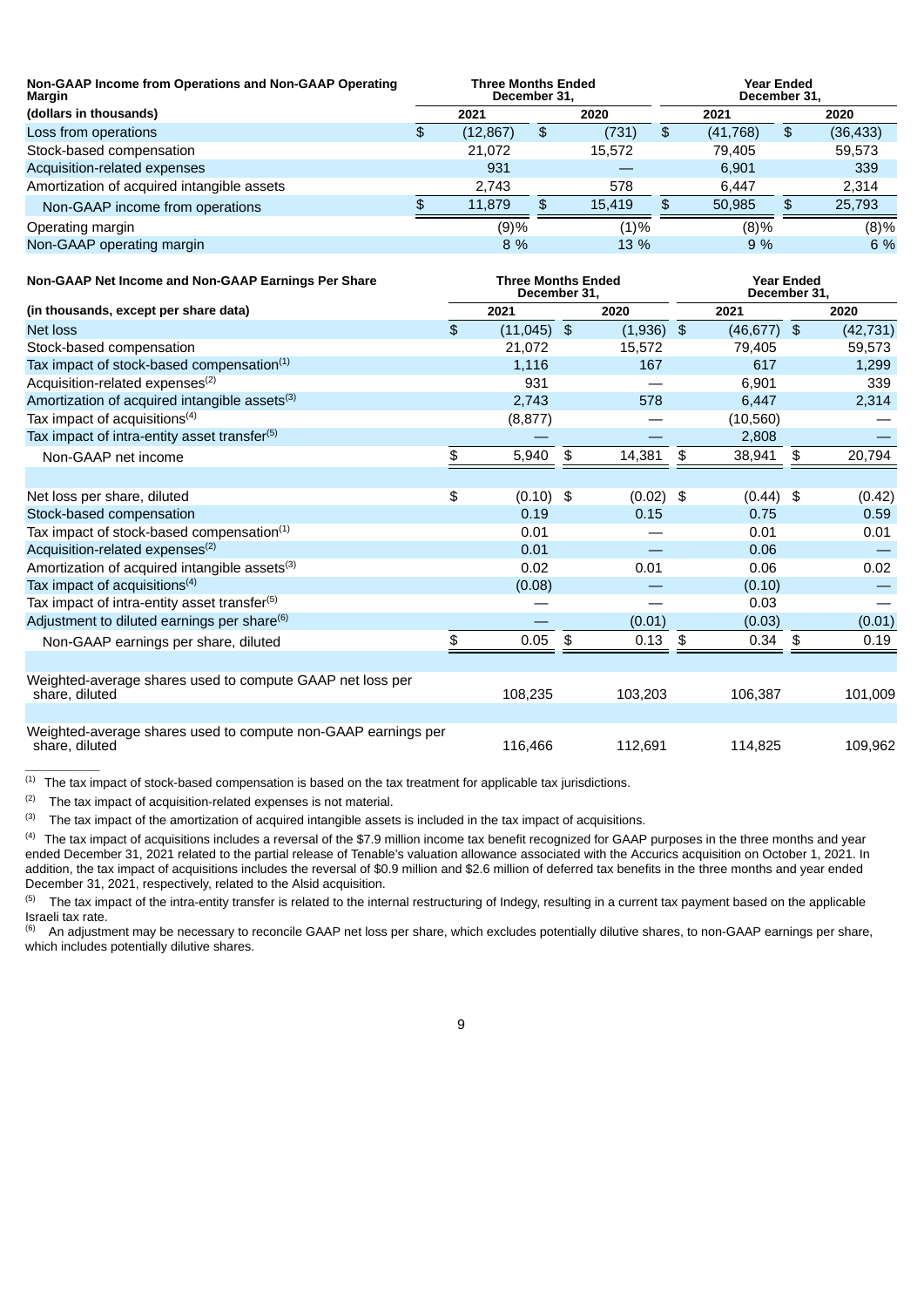| Non-GAAP Gross Profit and Non-GAAP Gross Margin | <b>Three Months Ended</b><br>Year Ended<br>December 31.<br>December 31, |                           |              |        |    |         |                            |         |  |  |
|-------------------------------------------------|-------------------------------------------------------------------------|---------------------------|--------------|--------|----|---------|----------------------------|---------|--|--|
| (dollars in thousands)                          |                                                                         | 2021                      |              | 2020   |    | 2021    |                            | 2020    |  |  |
| Gross profit                                    | \$                                                                      | 118.182                   | \$           | 97.765 | \$ | 434.734 | \$                         | 362,667 |  |  |
| Stock-based compensation                        |                                                                         | 1,110                     |              | 755    |    | 4,446   |                            | 3,158   |  |  |
| Amortization of acquired intangible assets      |                                                                         | 2,743                     |              | 578    |    | 6,447   |                            | 2,314   |  |  |
| Non-GAAP gross profit                           |                                                                         | 122.035                   | \$           | 99.098 | \$ | 445.627 | \$                         | 368,139 |  |  |
| Gross margin                                    |                                                                         | 79 %                      |              | 83 %   |    | 80 %    |                            | 82 %    |  |  |
| Non-GAAP gross margin                           |                                                                         | 82 %                      |              | 84 %   |    | 82 %    |                            | 84 %    |  |  |
| Non-GAAP Sales and Marketing Expense            |                                                                         | <b>Three Months Ended</b> | December 31, |        |    |         | Year Ended<br>December 31, |         |  |  |
| (dollars in thousands)                          |                                                                         | 2021                      |              | 2020   |    | 2021    |                            | 2020    |  |  |
| Sales and marketing expense                     | \$                                                                      | 77.485                    | \$           | 55,934 | \$ | 270,158 | $\mathfrak{L}$             | 224,277 |  |  |
| Less: Stock-based compensation                  |                                                                         | 7.908                     |              | 5,165  |    | 29.410  |                            | 19,842  |  |  |
| Less: Acquisition-related expenses              |                                                                         | 119                       |              |        |    | 119     |                            |         |  |  |

Less: Acquisition-related expenses 119 and 119 and 119 and 119 and 119 and 119 and 119 and 119 and 119 and 119  $-$ 

| Non-GAAP sales and marketing expense              | 69.458 \$ | 50.769 \$ | 240.629 | . SI | 204.435 |
|---------------------------------------------------|-----------|-----------|---------|------|---------|
| Non-GAAP sales and marketing expense % of revenue | 47 %      | 43 %      | 44 %    |      | 46 %    |

| <b>Year Ended</b><br>December 31, |  |       |  |  |  |  |  |  |
|-----------------------------------|--|-------|--|--|--|--|--|--|
| 2021<br>2020                      |  |       |  |  |  |  |  |  |
| 110, 100                          |  | 10100 |  |  |  |  |  |  |

| Non-GAAP Research and Development Expense                 | <b>Three Months Ended</b><br>Year Ended<br>December 31.<br>December 31. |        |      |        |     |         |          |         |  |  |
|-----------------------------------------------------------|-------------------------------------------------------------------------|--------|------|--------|-----|---------|----------|---------|--|--|
| (dollars in thousands)                                    |                                                                         | 2021   | 2020 |        |     | 2021    | 2020     |         |  |  |
| Research and development expense                          | Ф                                                                       | 30.718 | \$   | 24.418 | \$  | 116,432 | <b>D</b> | 101.687 |  |  |
| Less: Stock-based compensation                            |                                                                         | 5.674  |      | 4.000  |     | 20.593  |          | 14.794  |  |  |
| Less: Acquisition-related expenses                        |                                                                         | 139    |      |        |     | 139     |          |         |  |  |
| Non-GAAP research and development expense                 |                                                                         | 24.905 | \$   | 20.418 | \$. | 95.700  |          | 86.893  |  |  |
| Non-GAAP research and development expense % of<br>revenue |                                                                         | 17 %   |      | 17 %   |     | 18 %    |          | $20\%$  |  |  |

| Non-GAAP General and Administrative Expense                 | <b>Three Months Ended</b><br>December 31. |        |    |        |     | <b>Year Ended</b><br>December 31. |  |        |      |  |  |
|-------------------------------------------------------------|-------------------------------------------|--------|----|--------|-----|-----------------------------------|--|--------|------|--|--|
| (dollars in thousands)                                      | 2020<br>2021                              |        |    | 2021   |     |                                   |  |        | 2020 |  |  |
| General and administrative expense                          | \$.                                       | 22.846 | \$ | 18.144 | \$  | 89.912                            |  | 73.136 |      |  |  |
| Less: Stock-based compensation                              |                                           | 6.380  |    | 5.652  |     | 24.956                            |  | 21,779 |      |  |  |
| Less: Acquisition-related expenses                          |                                           | 673    |    |        |     | 6.643                             |  | 339    |      |  |  |
| Non-GAAP general and administrative expense                 |                                           | 15.793 | \$ | 12.492 | \$. | 58.313                            |  | 51,018 |      |  |  |
| Non-GAAP general and administrative expense % of<br>revenue |                                           | 11 %   |    | $11\%$ |     | 11 %                              |  | $12\%$ |      |  |  |